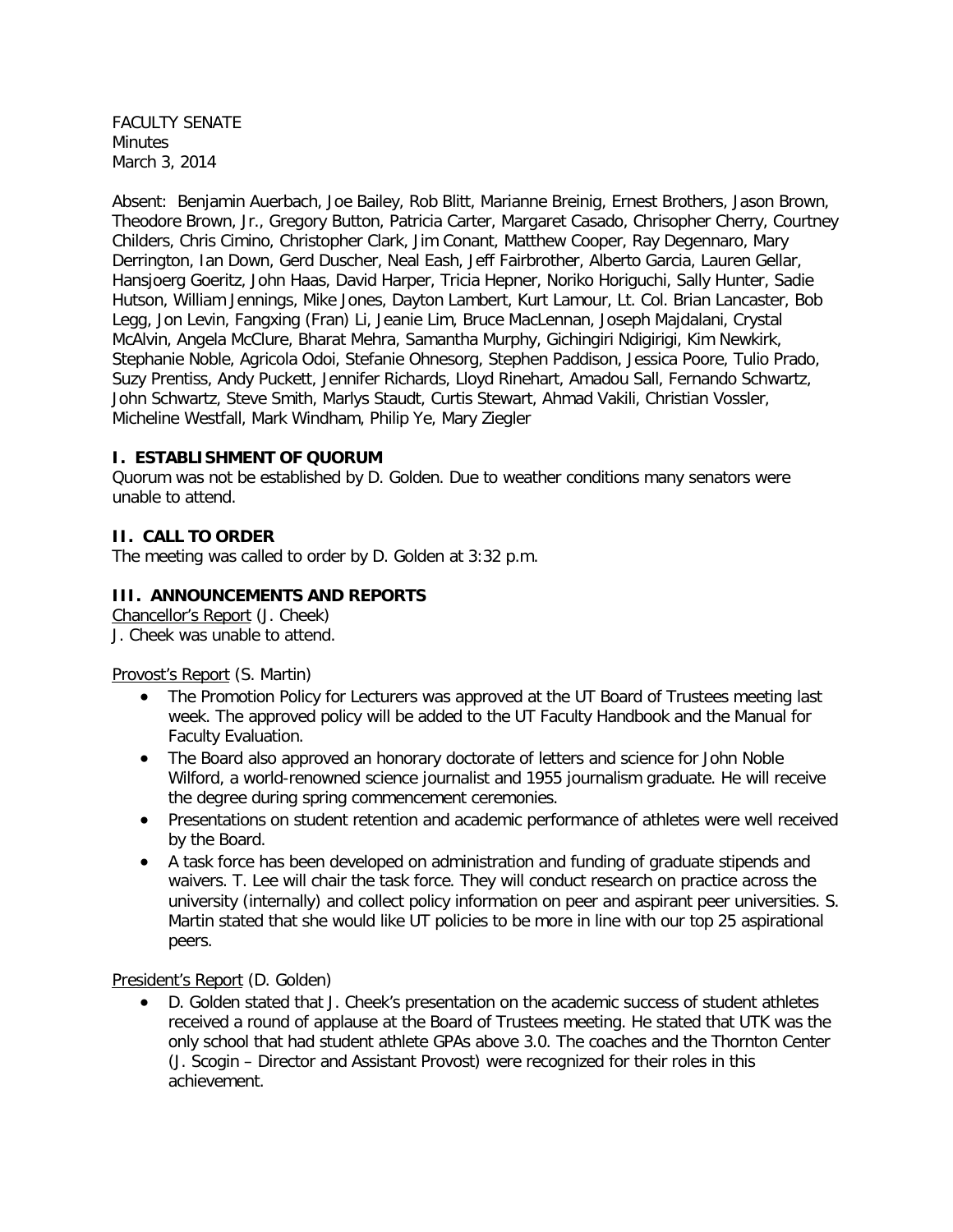- D. Patterson is serving on the University Faculty Council and his term will be completed in June. D. Golden indicated that a replacement will be needed for this position.
- At the end of his term as Faculty Senate President, D. Golden will be serving on the UT Board of Trustees for two years.

## **IV. MINUTES**

The minutes of the Faculty Senate Meeting, held February 3, 2014, were not approved because quorum was not established. They will be presented at the next Faculty Senate meeting (April 7, 2014) for approval. The unapproved minutes of the Faculty Senate Executive Council Meeting of February 17, 2014, have been posted for review. These will be approved at the next Executive Council meeting (March 24, 2014).

## **V. UNFINISHED BUSINESS**

#### UT Coalition for Responsible Investment (D. Golden)

The UT Treasurer's Office decided earlier that it was not feasible to divest from fossil fuel funds. D. Golden pointed out that there is a difference between divestment and investment. The Coalition has contacted Golden about meeting again for discussions. J. Hall pointed out that this situation is different from efforts to divest from S. Africa many years ago, due to their practice of apartheid, in that we do not have alternative energy technologies in place.

## **VI. REPORTS OF STANDING COMMITTEES**

Nominations Committee - Upcoming Senate Elections (J. Hall)

- J. Hall received a message from the Office of Information Technology (OIT) that last year's Faculty Senate elections were conducted as one large survey that had been separated by units. She plans to do something similar through OIT this year. The deadline is March 26, 2014.
- Dates have been proposed for the 2014-2015 meetings of Faculty Senate and the Executive Council. The Faculty Senate Retreat has been scheduled for August 29, 2014. Please contact J. Hall if there are problems with the proposed dates.
- J. Hall made an appeal to those present to encourage faculty with leadership potential to run for Faculty Senate. She stated that serving as a senator is an important duty. For example, current issues have implications for first amendment rights, academic freedom, and green resources. D. Golden reiterated the importance of serving and mentioned that many leadership development opportunities are available to the President-Elect and President of Faculty Senate.

#### Faculty Affairs Committee – Open forums (J. Fowler)

Open forums were held to discuss the initial resolution on academic freedom. P. Daves and J. Fowler are working with J. Zomchick to bring a resolution forward.

### **VII. NEW BUSINESS AND ANNOUNCEMENTS**

UT System Government Relations Office (Carey Whitworth)

- Due to weather conditions, the presentation by C. Whitworth has been postponed.
- D. Golden reminded senators about UT Advocacy, a group that supports the university and follows legislative activity and its potential effects on UT. Their website is [http://advocacy.tennessee.edu/.](http://advocacy.tennessee.edu/)

#### "Sex Week" Repercussions

Various resolutions and bills have been proposed by Tennessee legislators regarding use of student activity fees. These include: